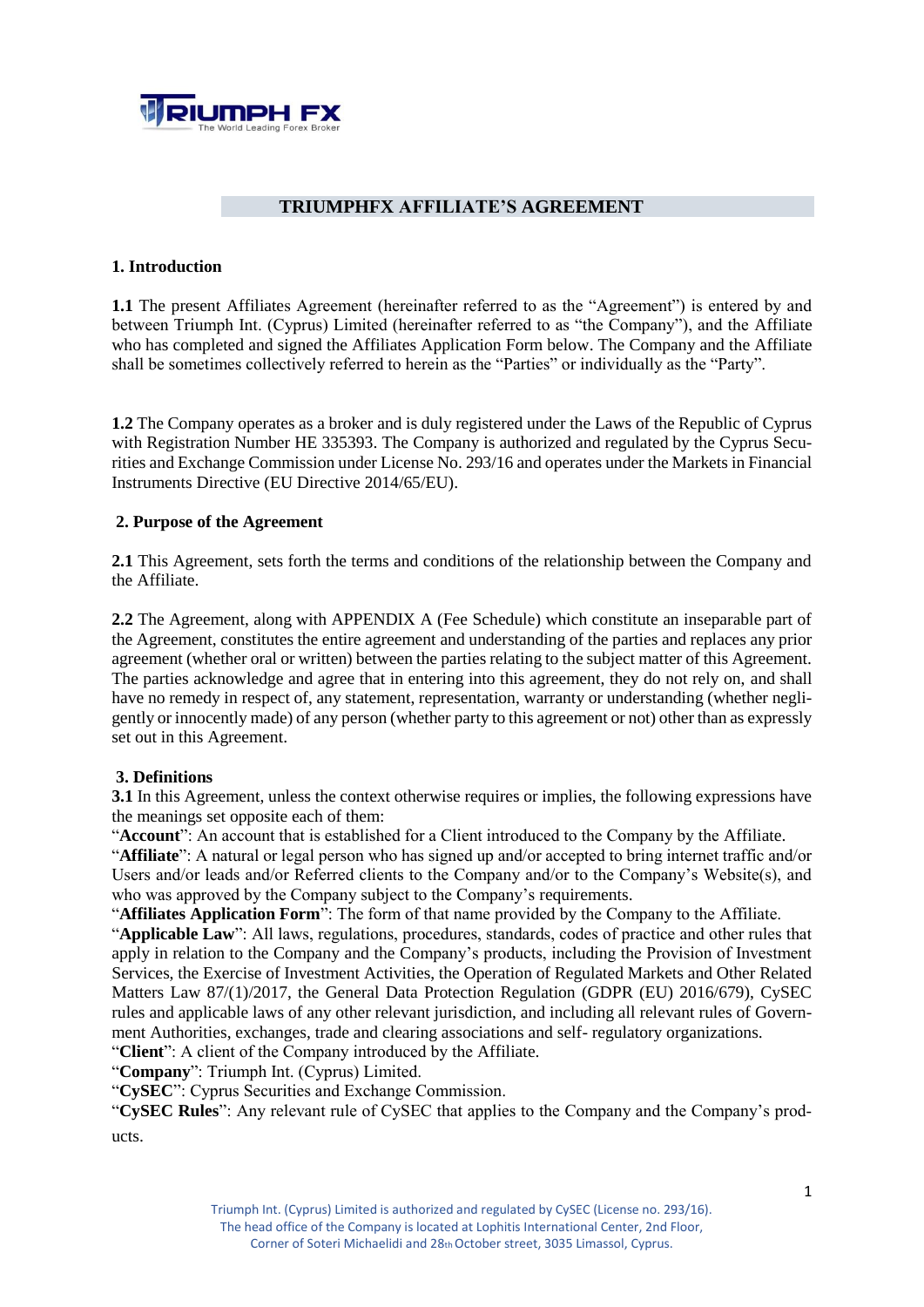

"**Qualified Lead**": A prospective Client lead to the Company by the Affiliate who meets the criteria of the Terms & Conditions of this Agreement and/or the Terms and Conditions of the Company.

**"Non-Qualified Lead**" means traffic from the Affiliate Websites and/or Leads/Customers and/or any deposit and/or Net Revenues generated by any Customer which Company has reason the believe in its sole and absolute discretion to: (i) have been obtained by illegitimate means (including without limitation to those relating to e-mail marketing and "spamming"); and/or (ii) be false and/or non-compliant with Company's Affiliate Program; and/or (iii) have been obtained by misleading conducts and/or through collusion and/or manipulation of TriumphFx services, system, bonuses and/or promotions (including without limitation, via offers to share the Fees directly or indirectly with Leads, and any other unauthorized use of any third party accounts, copyrights or trademarks, in each case, regardless of whether or not it actually causes harm to TriumphFx.

**"CPA"/ "**Cost Per Acquisition"; "CPA"/ Cost Per Acquisition"; "CPA" means a one-time fixed amount payable with respect to any FTD and "CPA" shall mean a onetime amount equal to the amount deposited in such FTD into the Trading Platform

### **4. Duration**

**4.1** This agreement shall commence when signed by both parties and shall continue in force subject to termination by: either party in accordance with clause 21.

## **5. Amendments**

**5.1 The Company** reserves the right to amend the terms of the Agreement at any time without prior consent by the Affiliate. Any amendments will be communicated to the Affiliate in a written form via e-mail. If the Affiliate does not object to such amendments within 5 (five) business days upon receipt of the aforementioned e-mail, the Company will reasonably assume that the Affiliate has accepted and agreed to the amendments.

### **6. Services of the Company**

**6.1** At its sole discretion, the Company shall open accounts to the clients introduced by the Affiliate, provided that such clients meet the qualifications and suitability standard criteria set out in the Company's Terms of Business.

**6.2** The Company will provide services to clients introduced by the Affiliate in accordance with the Company's Terms of Business.

### **7. Affiliate Duties and Obligations**

### **7.1 The Affiliate shall:**

**a**. Introduce Clients who fully meet the qualifications and suitability standards of the Company on a fully disclosed basis.

**b**. Recommend the Company's Trading Services to the Affiliate's clients and any other persons who make an enquiry to the Affiliate relating to the Trading Services of the Company (all such clients and other persons being "Qualified Leads");

**c.** In the case of the Affiliate maintaining a website for promoting its business then the following functionalities and information should be included:

i) A link should be available directing prospective Clients to the Website of the Company (triumphfx.com).

ii) The Company's information and/or logo and/or banners are provided to the Qualified Leads.

**d.** The Affiliate shall obtain the Company's approval prior to uploading any information or functionalities (as per clause 7.1(c) )relating to the Company and its Trading services.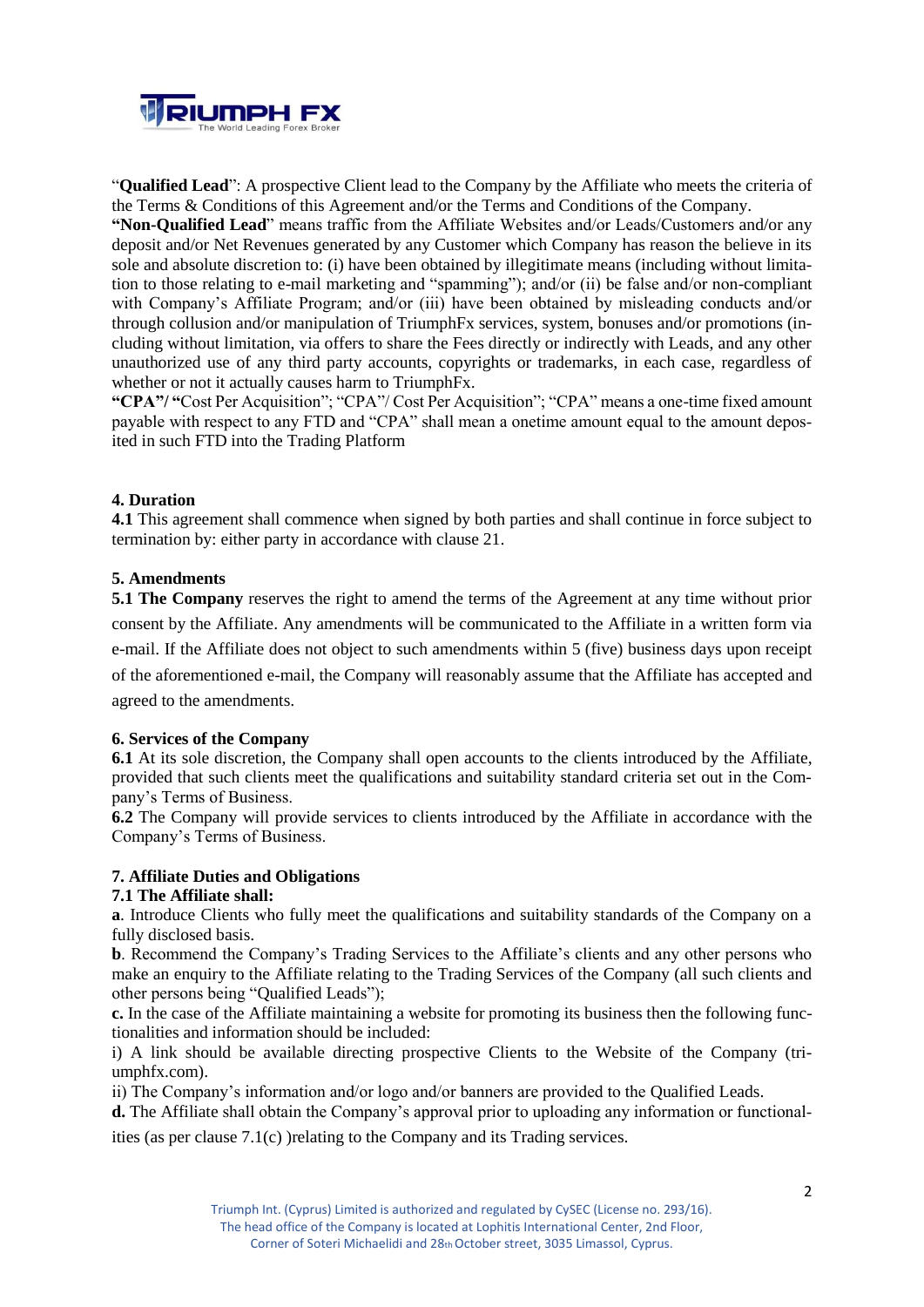

**e.** The Affiliate shall not distribute any documentation or information relating to the Trading Services of the Company to any third party, unless the distribution of such information has been approved in writing by the Company; For the purposes of the present Agreement, a third party shall be considered any person or legal entity which is not a part of the Agreement.

**f.** For the purposes of distribution of any information and/or documentation to any third party, upon the written approval received from the Company, the Affiliate has no right to amend the text and/or information and/or documentation and/or functionalities in any way, with minor amendments included, without prior informing the Company on the proposed amendment and obtaining the written consent of the Company to proceed with it.

**g.** Fairly and accurately describe the Company and its profile according to information provided by the Company only.

**h.** Maintain ethical practices, high standard of business and conducts its business at all times in such a manner so as to reflect favorably on the Company.

**i.** At all times comply with all applicable laws and regulatory rules applicable to the Company*.* 

**j.** Comply with any business related instruction, terms or directions given by the Company in relation to the Affiliate's services.

**k.** Authorize the Company to inspect or conduct any due diligence it may require from time to time, without any limitation on means of investigation.

**l.** Not make any misleading, untrue or inaccurate statement, representations or warranties to any Client and/or third party nor omit to state any fact or give any information to a Client and/or third party the omission of which would make the given information being unfair, unclear and misleading.

**n.** Not use any of the trademarks, trade names, logos, get up or other insignia of the Company in any

matter whatsoever without the prior express written consent of the Company and then on such terms as the Company may specify.

**o**. Not accept funds from the Clients and instruct the Clients to send the funds directly to the Company. **p.** Not act in any way that would or might damage the standing or reputation of the Company.

**q**. Provide reasonable information and assistance to the Company in connection with any Qualified Leads

**r**. Not sign up immediate family members and/or breach any of the provisions under the Company's Conflict of Interest Policy as amended from time to time.

**7.2** The Company and the Affiliate acknowledge and agree that both may engage in other business activities throughout the duration of this agreement, but the Affiliate must not do so in a manner which conflicts with the interests of the Company or its ability to perform its business to the satisfaction of the Company. If there is any risk of a conflict of interest occurring, the Affiliate must immediately notify the Company.

**7.3** The Company may from time to time by written notice to the Affiliate notify the Affiliate that the Affiliate shall not refer Qualified Leads from any particular geographic region or sector. The Affiliate shall abide by any such notice and this agreement shall not apply to any Qualified Lead (or person who might otherwise be a Referred Client) from such a geographic region or sector.

### **8. Regulatory Matters and Restrictions**

**8.1 The Affiliate** represents and warrants to the Company that it is and shall continue to be (throughout the duration of this agreement) duly authorized to perform its obligations under this agreement in compliance with all applicable laws and regulatory rules as may be modified from time to time. Particularly, (but without limitation) the Affiliate represents and warrants the Company that it will only solicit Qualified Leads (and any other persons who may require the Trading Services) in compliance with all laws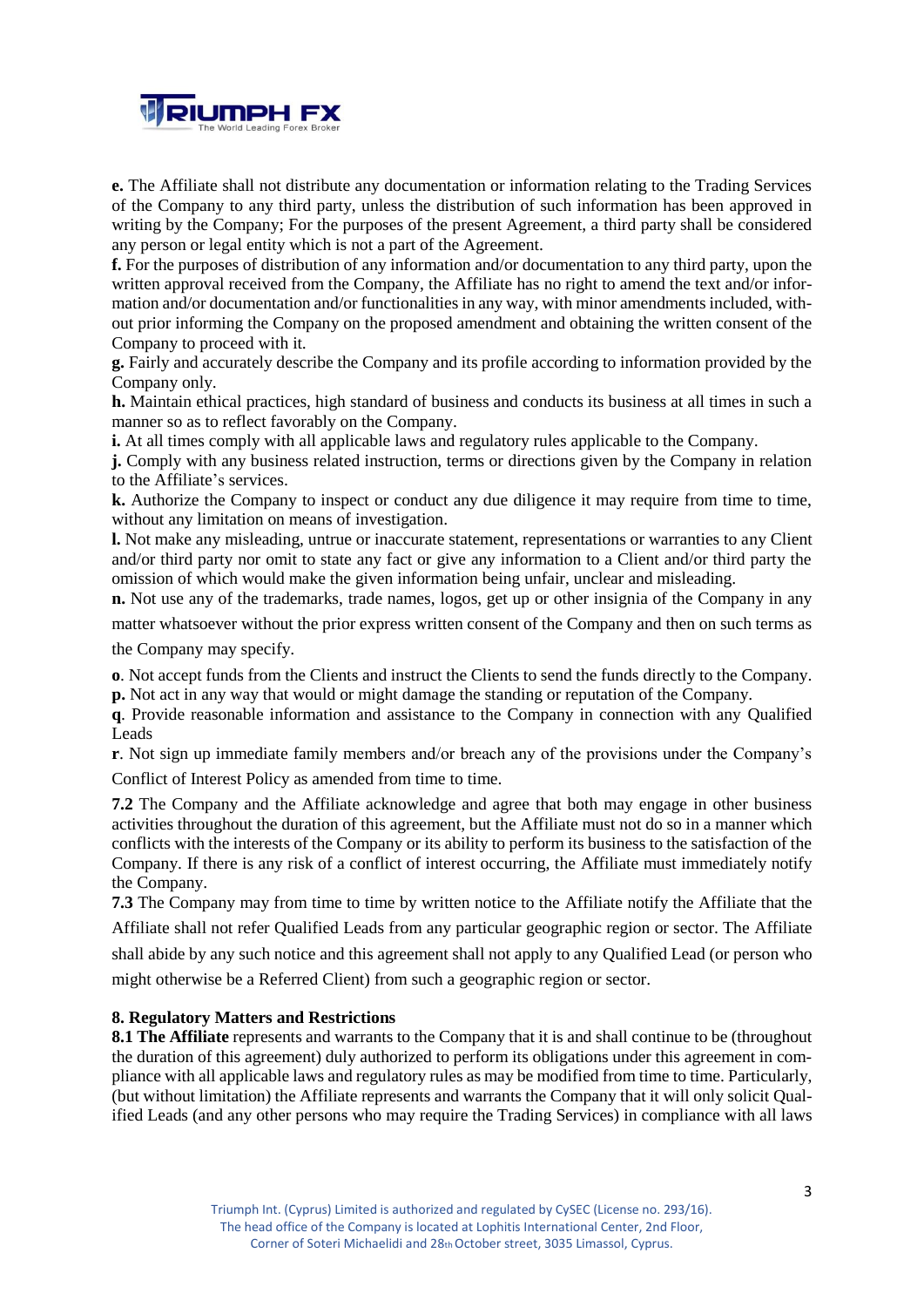

and regulatory rules of any jurisdiction in which carries on business and with the benefit of all appropriate registrations, licenses and/or other authorizations.

**8.2** The Affiliate, its employees and/or representatives shall perform its obligations under this agree-

ment in compliance with all the applicable laws which may be modified from time to time, and agrees

to conduct the Affiliate's business in accordance with the policies and procedures contained therein.

8.3 The Affiliate will diligently supervise the activities of its officers, employees and sales team, including its agents, to comply with the Company's terms as well as the applicable laws.

**8.4** The Company shall provide Affiliate with current versions of the Account Application, Clients Acceptance Policy, Terms & Conditions and relevant disclosure documentation from time to time, together with any instructions regarding display or distribution of the documents.

- The Affiliate shall make available upon request of the Company, promptly and without any undue delay all information necessary to enable the Company to supervise that the performance of the Services undertaken by the Affiliate are in compliance with the guidelines, policies and procedures of the Company.

- The Affiliate acknowledges that the Company shall be monitoring on a frequent basis the communications conducted between the employees of the Affiliate and the Clients and/or potential Clients of the Company and agrees to provide to the Company any assistance needed to the Company to perform its monitoring duty.**8.5** The Affiliate acknowledges that is aware of the contents and understand the Company's Compliance and Anti Money Laundering Policies, which may be modified from time to time and shall perform its obligations in accordance with those Policies.

**8.6** The Affiliate agrees that it will not in any way represent to any Qualified Leads or Referred Client that the Affiliate or the Company will guarantee such client against loss, limit their losses or otherwise reduce the margin required in relation to a transaction.

**8.7** The Affiliate must immediately notify the Company in writing of any material claim against the Affiliate, whether such claim was raised by a Client or any local regulatory authority.

**8.8** The Affiliate may not give advice and/or trading recommendation to the Clients. For avoidance of any doubt, the Company will not be liable to the Clients for any advice, decision and/or recommendation given or made by the to any Client and the Affiliate will indemnify the Company from any loss and/or liability arising from any such advice, recommendation, default or neglect by the Affiliate in relation to any customer services.

## **9. Marketing & Promotional Material**

**9.1** The Affiliate undertakes to ensure that all of its marketing and promotional materials are fair, clear, and not misleading and comply with the applicable Laws and regulations and the Company's internal Guidelines provided to the Affiliate.

**9.2** The Affiliate, under no circumstances, will use the Company's name, logo and/or website, whether for information or for educational purposes, except with the prior authorization of the Company.

**9.3** The will not advertise and/or circulate to Clients or any third parties any written information concerning the Company without the prior written approval of the Company. The Company reserves the right at any time to withdraw its approval of promotional material by the . Upon the Company's withdrawal of such approval, the Affiliate undertakes to immediately stop distributing such promotional material.

### **10. Remuneration**

**10.1** The Company offers to the Affiliate a remuneration package which consists of quantitative and qualitative criteria. Taking into consideration a range of factors that reflect the Affiliate's professional conduct with both the Qualified Leads and Referred Clients, the Company will during this agreement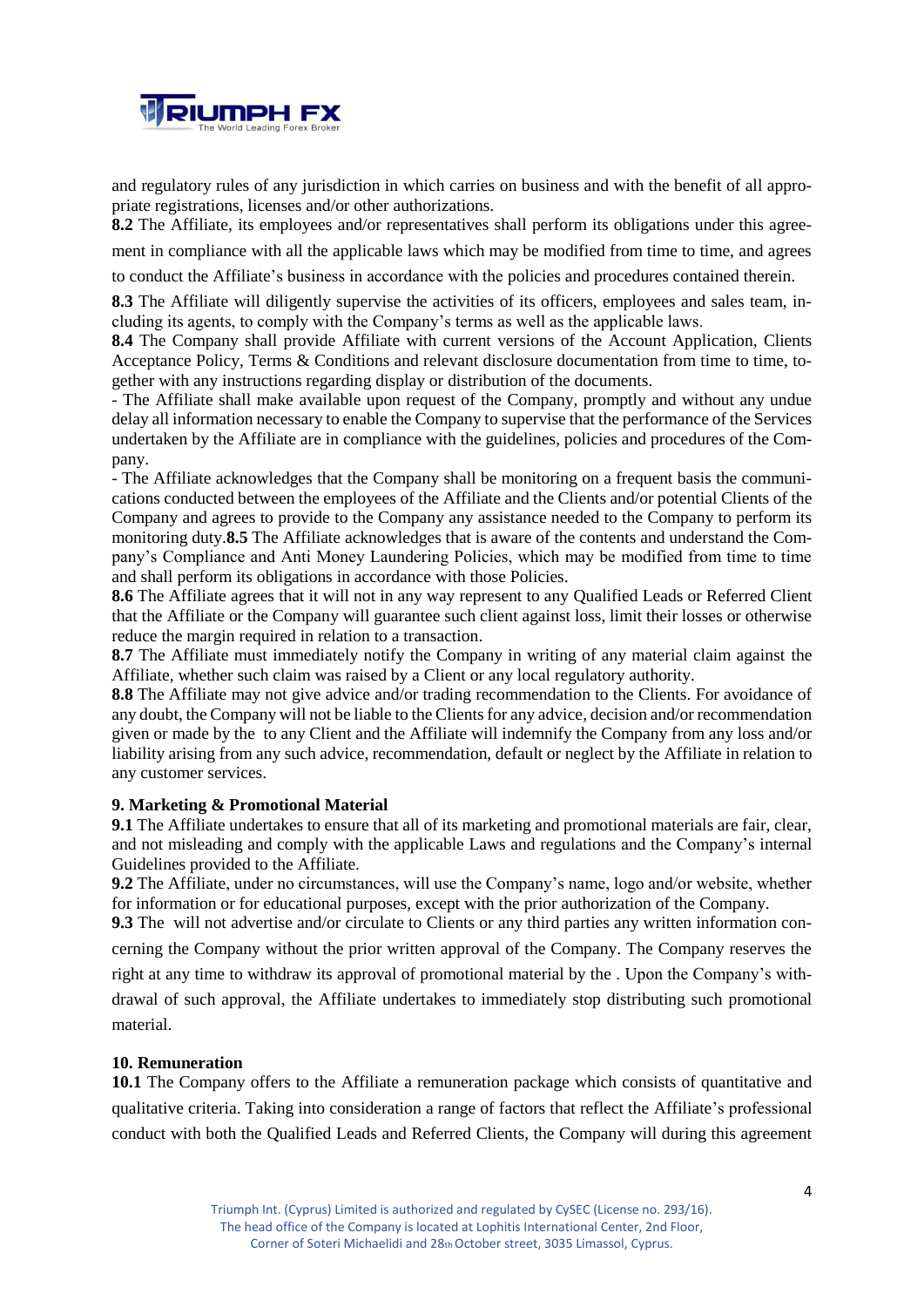

pay the amount set out in APPENDIX A (Fee Schedule). The Affiliate fee will be payable within fifteen (15) days after the end of each calendar month upon the issuance of a valid invoice by the Affiliate to the Company. The Company will not pay an Affiliate an amount which is less than US\$150, such balance shall be transferred over and added to the Affiliate Fee of the next month. The Company shall be entitled to reduce from time to time the amount of remuneration to reflect any increased cost to the Company in providing the Trading Services which cost is imposed by any law or regulatory rule.

**10.2** The Company may decline to pay compensation to the Affiliate in accordance with the APPENDIX A (Fee Schedule) or close any accounts with immediate effect if:

a. The Company determines in its sole discretion that transactions are being opened and closed just for the benefit of earning compensation for the Affiliate.

b. The Company determines in its sole discretion that the transactions opened or closed by the Affiliate are not in the best interest of the client.

c. The Company reasonably believes that some form of market abuse or breach of any Applicable Law may have taken place or may result from the transactions.

d. The Company determines in its sole discretion that the transactions opened or closed by the Affiliate are executed outside the Companies' Terms of Business.

**10.3** The Company shall pay the compensation to the Affiliate to any bank or trade account that may be agreed with between the Company and the Affiliate.

#### **11. Indemnity and Exclusion of Liability**

**11.1** The Company shall be entitled to accept or reject and deal with Qualified Leads and Referred Clients in its absolute discretion; The Company has no obligation to offer any remuneration to the Af-

filiate for any Qualified Leads, Referred Clients and Additional Clients that the Company has rejected.

**11.2** For the purposes of clause 11.1, an Additional Client is an additional Affiliate introduced to the Company by the Affiliate.

**11.3** The Company does not accept responsibility for any act or omission of the Affiliate in the carrying out of the Affiliate's business or otherwise.

**11.4** The Affiliate shall indemnify the Company on demand against all costs claims losses damages liabilities and expenses whatsoever and howsoever arising which the Company may suffer or incur arising out of (a) any fraud, misrepresentation and/or breach of this agreement by the Affiliate,(b) any advice or any misleading information considering the products and services of the Company given to any third person by the Affiliate and (c) any claim action or proceeding to which the Company may be a party (including any between a third party and the Affiliate) relating to any act or omission of the Affiliate.

**11.5** Neither party shall be: required to do any act or thing which would be in breach of any law or regulatory rule applicable to it; deemed to be in breach of this agreement by reason of doing any act or thing or omitting to do any act or thing in order to comply with any law or regulatory rule applicable to it; liable to the other for any special, indirect or consequential loss or damage (including without limitation any loss of revenue, business, data, profit, anticipated profit or goodwill) however caused, arising out of or in connection with this agreement., unless such loss or damage derived from a wilful breach

of the law and/or a clause of the present Agreement.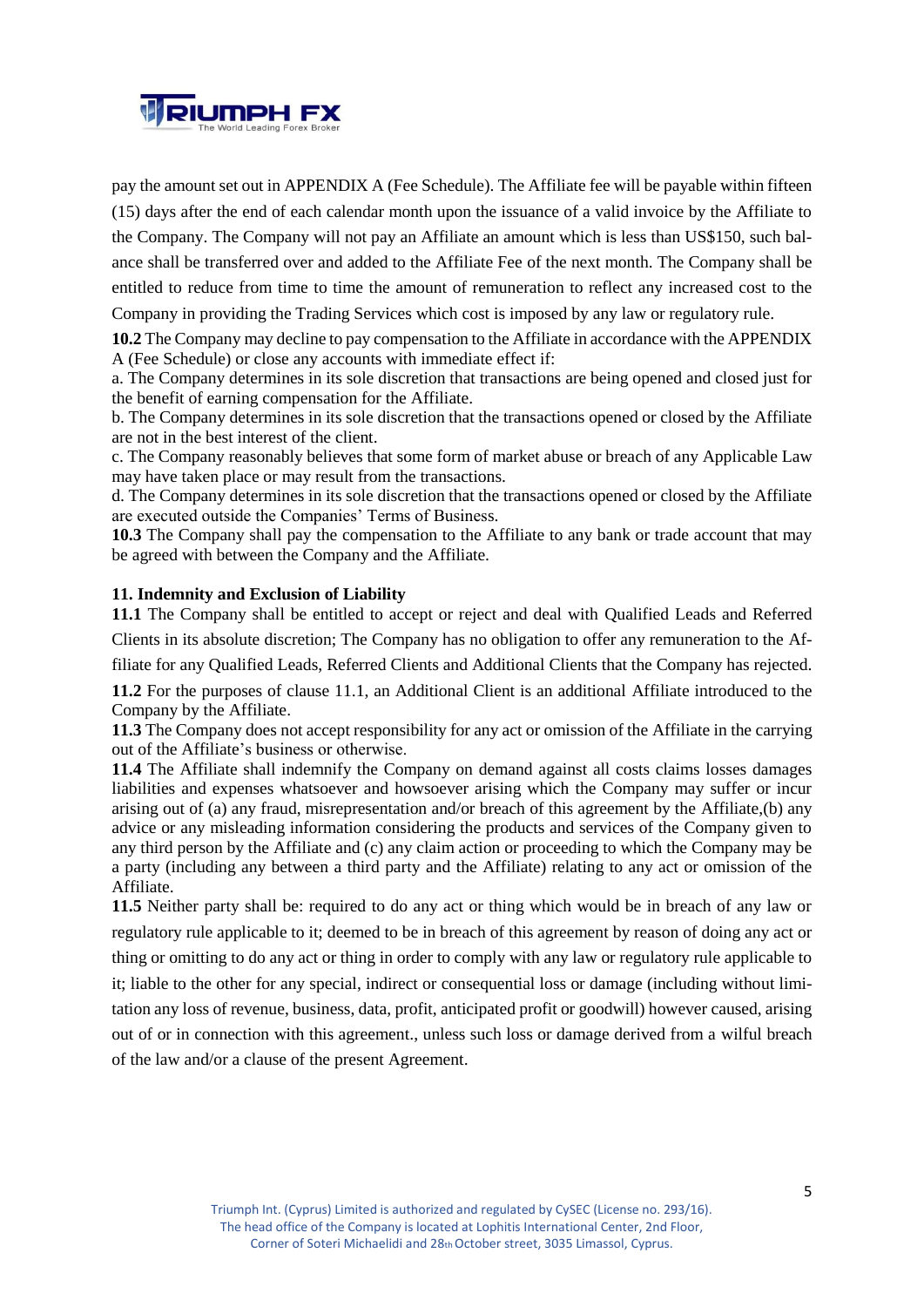

## **11.6 Nothing in this agreement shall exclude or limit either party's liability for fraud.**

## **12. Relationship between the Parties**

**12.1** The Affiliate is strictly not authorized to act as an agent, appointed representative or as any authority of the Company. The Affiliate will not make any recommendation, give advice, accept any commitment and/or guarantee and/or accept any responsibility on any matter whatsoever for or on behalf of the Company.

## **13. Confidential Information**

**13.1** In the course of the relationship between the parties, the parties may be privy to confidential information in respect of the business of each party and their associates. Such confidential information shall include any systems, technology, processes, client database, trade secret information and all information, material and documentation (whether written, verbal or in any other form) to which a party is given access, but does not include information which is publicly available or already known to a party. **13.2** Neither party shall, without the prior written consent of the other, disclose, use or process any confidential information and shall use this information only to perform this Agreement, and disclose it only to those of its employees and/or authorized representatives who have a need to know such information to perform this agreement and no other third party.

**13.3** Both parties shall take reasonable precautions to prevent unauthorized use, processing, access or disclosure.

**13.4** Upon termination of this Agreement, the Affiliate shall deliver to the Company all copies of all records, documentation and material prepared or received in respect of this Agreement so requested, which are in the Affiliate's possession. After termination of this agreement, unless required by the Law, neither party shall use, process or disclose any confidential information for any reason.

**13.5** Clause 13.2 shall not prohibit the use or disclosure of information: which is in or comes into the public domain without breach of this agreement by the recipient thereof ("the Recipient"); which is lawfully acquired by the Recipient from any third party who did not directly or indirectly acquire the same from the party to this agreement disclosing the same ("the Disclosing Party") subject to any obligations of confidentiality; which is not of a confidential or trade secret nature; if and to the extent required by any law or regulatory rule, provided that unless not practicable/permissible in the circumstances the Recipient shall give the Disclosing Party notice of any such proposed disclosure before the same is made.

### **14. Personal data and recording of telephone calls**

**14.1** The Company may use, store or otherwise process personal information provided by the Affiliate, as part of fulfilling the Company's obligations under this Agreement.

**14.2** Such personal data may also be used for marketing purposes, or to conduct market research for the Company that may use the personal data to bring to the attention of the Affiliate products and services that may be of interest to the Affiliate. If the Affiliate does not wish the Affiliate's personal data to be held for such purposes, the Affiliate shall give the Company Written Notice.

**14.3** The Affiliate agrees that the Company may transmit personal data outside the European Economic Area.

14.4 Telephone conversations between the Affiliate and the Company may be recorded. All instructions received by telephone will be binding as if received in writing. Any recordings shall be and remain the sole property of the Company and will be accepted by the Affiliate as conclusive evidence of the instructions or conversations so recorded. The Affiliate agrees that the Company may deliver copies of transcripts of such recordings to any court, regulatory or government authority.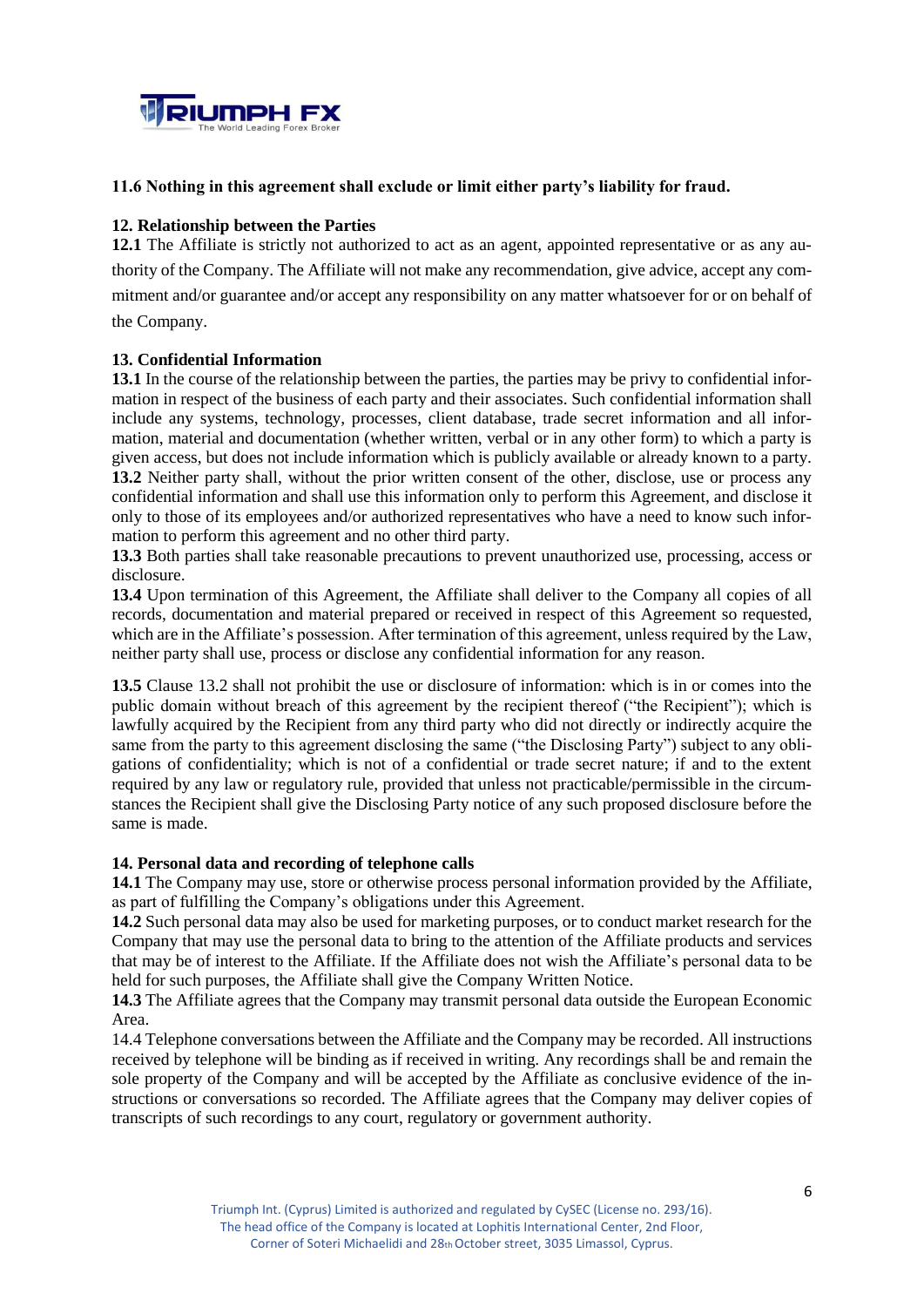

## **15. Consent to direct contact**

**15.1** The Affiliate expressly invites the Company, for the purpose of administering the terms of this Agreement or otherwise marketing financial services and products, from time to time, to make direct contact with the Affiliate by telephone, fax or otherwise.

**15.2** The Affiliate consents to such communications and acknowledges that such communication would not be considered by the Affiliate as being a breach of any of the Affiliate's rights under any relevant data protection and/or privacy regulations.

## **16. Proprietary Rights**

**16.1** The Affiliate acknowledges that the material, equipment and/or trading software provided by the Company to the Affiliate and the Customers introduced by the Affiliate aims to facilitate and enhance the efficiency of transacting business with the Company and under no circumstances does it create any third party rights. All logos, material, information and/or any other facilities provided to the Affiliate by the Company are a property of the Company.

**16.2** Upon termination of this Agreement by either party, the Affiliate will return to the Company all proprietary information the Affiliate might have in his/her/its possession.

## **17. Indemnifications**

**17.1** The Affiliate agrees to indemnify and hold the Company harmless from all losses, liabilities, damages, expenses claims, proceedings and attorney's fees resulting from:

a. Any breach by the Affiliate of its duties under this Agreement.

b. Any misrepresentation made by the Affiliate herein.

c. Any Client Claims relating to any agreement between the Affiliate and the introduced Clients.

d. Any deficits on Client accounts or the failure of any Client to meet its obligations.

e. Any debts or obligations arising from the Affiliate failing to comply with

applicable local laws and regulations.

## **18. Severability**

**18.1** If for any reason a court of law finds any provision under this Agreement to be invalid, such provision shall be ineffective to the extent of such invalidity, without affecting the remaining provisions of this Agreement.

### **19. Headings**

**19.1** The paragraph headings in this Agreement are inserted for description purposes only and are not intended to limit the meaning of any of the Terms.

### **20. Entire Agreement**

**20.1** This Agreement and all attached Appendixes between the Company and the Affiliate constitute the entire agreement between the Company and the . The Company has made no representations or warranties other than those expressly provided within these Terms.

### **21. Termination:**

**21.1** Either party (the "Notifying Party") shall be entitled at any time to terminate this Agreement upon giving 10 days written notice to the other party:

**21.2** During the days mentioned in clause 21.1, the Clients introduced by the Affiliate shall be serviced by the Company and may be assigned to another Affiliate to provide services for the Clients.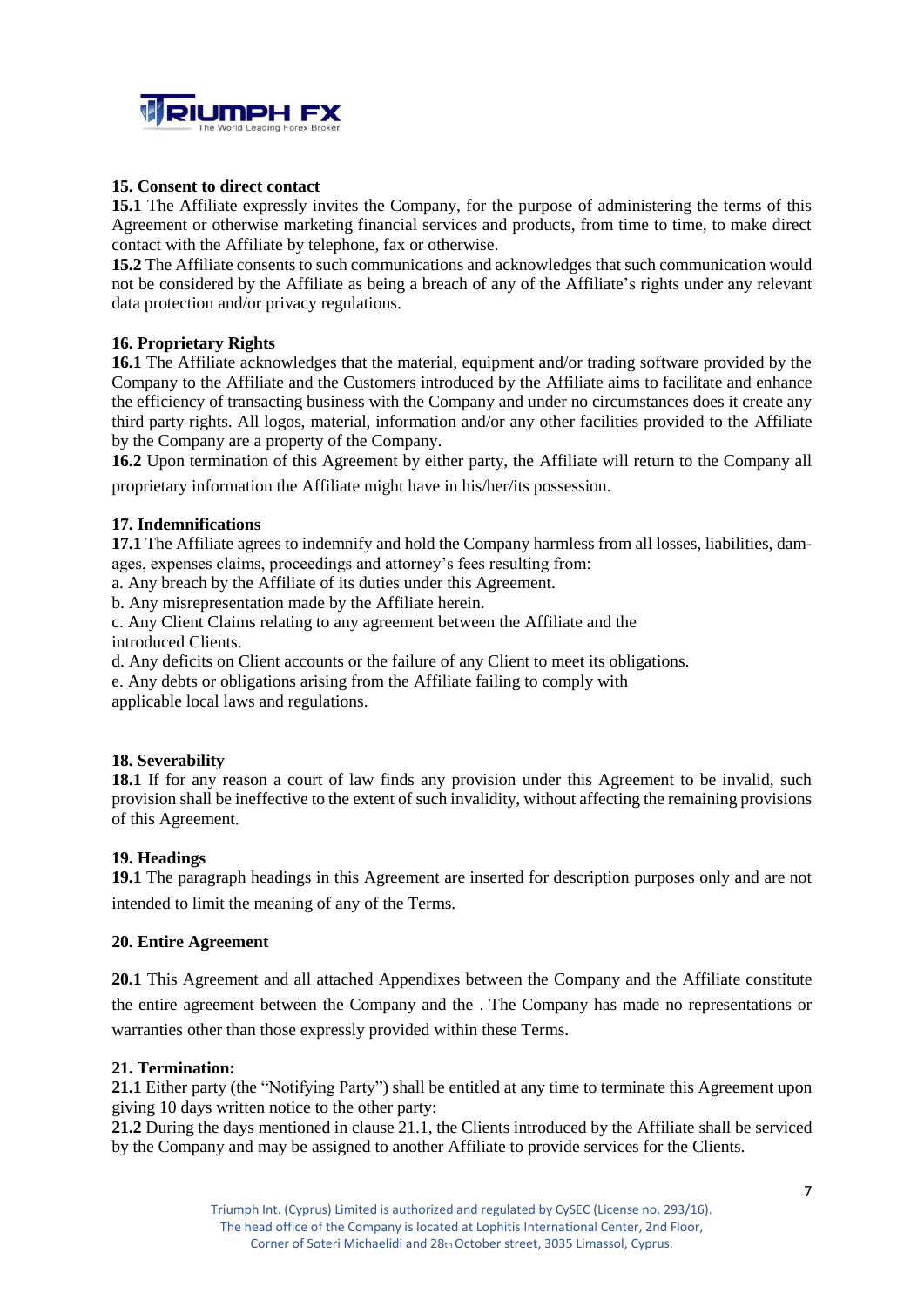

**21.3** All remuneration due to the Affiliate up to the date of termination of the Agreement shall be paid to the upon clearance of any Client obligation and settlement of all pending Client transaction. The Company may terminate this Agreement immediately by written notice to the in the event the does not comply with any of the following clauses:

a. The Affiliate does not comply with the terms set out in this Agreement.

b. The Affiliate, in the Company's sole and reasonable opinion, does not provide adequate services to

Clients or at any point ceases to provide services to Clients as set out in this Agreement.

**21.4** Forthwith, in the event that one of the party commits a breach of this agreement and (if capable of remedy) fails to remedy the other party such breach within 10 days of being required by in writing to do so (such notice to give reasonable particulars of the alleged breach); or

**21.5** Forthwith, if any authority having jurisdiction over the business being conducted by this agreement or any authority of a territory or nation in which business contemplated by this agreement is being conducted establishes a regulatory scheme which in either Party's sole discretion would make compliance with the terms of this agreement unfeasible;

**21.6** Forthwith, if the other party, or any of its officers, directors, members, managers or principals, has been found by a judicial body or regulatory agency to have perpetrated fraud or any other act of theft or dishonesty or have been accused of a crime, if that fraud, theft, act of dishonesty or crime is of such notoriety as would bring disrepute to either party;

**21.7** Forthwith, if the other party has acted with disregard for the care and maintenance of client relationships.

**21.8** Termination shall not affect accrued rights and remedies nor the continuance in force of any provision hereof which expressly or by implication is intended to survive termination, unless those accrued rights derived from an illegal act and/or from a breach of a clause of the present agreement.

**21.9** The Affiliate shall not be entitled to any remuneration in respect of any period after termination.

**21.10** The Company shall not be prevented or restricted from dealing with Qualified Leads and Referred Clients and Additional Clients after termination.

## **22. Communications and Notices**

**22.1** Notices and any other communication may be transmitted to the Affiliate via email, internal mail on any software or the address on the Affiliate Application Form. All communications sent by any of the above delivery methods shall be deemed transmitted by the Company, whether received by the Affiliate or not.

### **23. Force Majeure**

**23.1** The Affiliate agrees that the Company will not be held liable for any costs, damages or losses caused by force majeure events, including, but not limited to, government restrictions, exchange or market rulings, suspension or delay of trading, war, civil disturbances, earthquakes, strikes, equipment failures, communication line failure, system failure, unauthorized access, theft or any problem, technical or other which may prevent the Affiliate or the introduced Client from entering or modifying an order or prevent the Company from acting on an online instruction, or any other events or conditions beyond the Company's control.

### **24. Miscellaneous**

**24.1** This agreement shall not constitute a joint venture or partnership between the parties and neither of the parties is the agent of the other.

**24.2** No Terms of this Agreement may be waived unless such waiver is in writing and signed by both parties. No oral or implied waiver shall be recognizable.

**24.3** Both parties acknowledge and confirm that they have read, understood and agreed to the Terms of this Agreement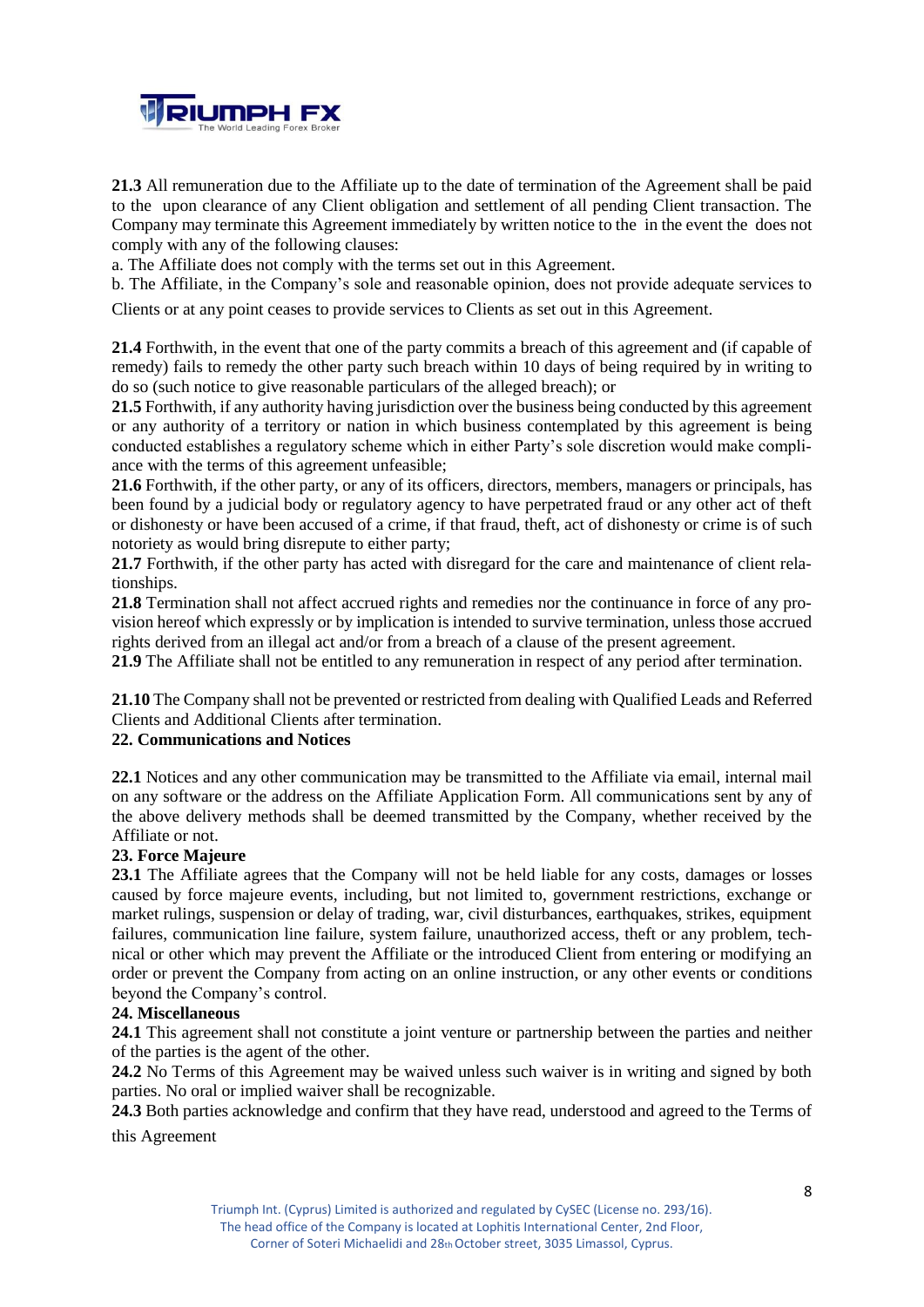

**24.4** The Affiliate shall not without the prior express written consent of the Company assign, transfer, charge, sub-license or deal in any other manner with this agreement or any of its rights and/or liabilities under it. The Company shall be entitled to assign, transfer, charge, sub-license or deal in any other manner with this agreement or any of its rights and/or liabilities under it.

## **25. Governing Law**

**25.1** This Agreement and all transactional relations between the Client and the Company are governed by the Laws of Cyprus and the competent court for the settlement of any dispute which may arise between them shall be the District Court of the district in which the Company's headquarters are located. This Agreement may be signed by the parties in counterparts which together shall constitute one and the same agreement between the parties and shall become effective at such time as each of the parties

shall have signed such counterparts and shall have notified the other party thereof.